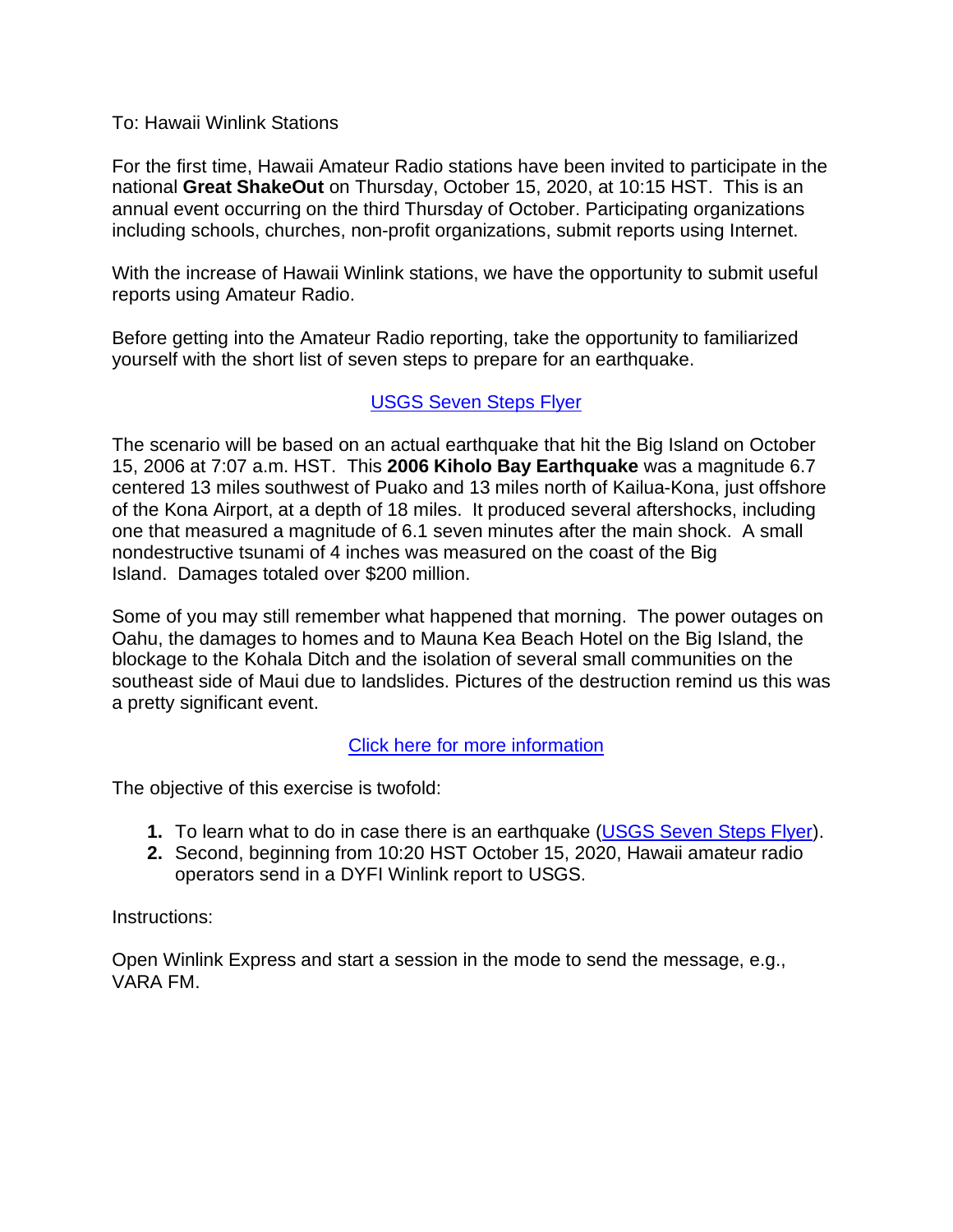To create a new message with the USGS DYFI template make the following clicks

- **1.** Select **Message.**
- **2.** Select **New Message**.
- **3.** This opens a text message box normally used to type a message.
- **4.** Select **Template** which opens the Winlink library templates.
- **5.** Expand the list of **Standard Templates (version 1.0.138.0).**
- **6.** Find the folder for the **USGS** and double click the **USGS DYFI text** to open the template in your default browser.

| Winlink Express 1.5.32.0 - APRA | 2                                               |                                                                          |          |
|---------------------------------|-------------------------------------------------|--------------------------------------------------------------------------|----------|
| AH0A<br>- Settings              | Message<br>Attachments Move To:<br>Saved Items  | <b>Delete</b><br>Open Session:<br><b>Telnet Winlink</b>                  | Logs     |
| 口怕抬白白白十日                        | New Message                                     |                                                                          |          |
| No active session               | 3<br>Reply                                      |                                                                          |          |
| <b>System Folders</b>           | Reply to All                                    | Subject<br>Source<br>Sender<br>Recipient<br>ize                          |          |
| Inbox (0 unread)                | Forward<br>œ<br>Enter a new message             |                                                                          |          |
| Read Items (0)                  | <b>Forward witl</b><br>Close<br>Select Template | Death Outlook Coall Charles                                              |          |
| Outbox (0)<br>Sent Items (351)  | Acknowledc                                      | <b>Post</b> Template Manager<br>□                                        | $\times$ |
| Saved Items (2)                 | From: AH0A                                      |                                                                          | Set      |
| Deleted Items (0)               | Save messac<br>To:                              | Select<br>Close<br>Add<br>Remove<br>Edit                                 |          |
| Drafts (0)                      | Edit                                            | Standard Templates (version 1.0.138.0)<br><b>E.</b> A - User Information | ۸        |
| <b>Personal Folders</b>         | Cc:<br>Templates                                | <b>E.</b> AK STATE Forms                                                 |          |
|                                 | Subject:                                        | <b>E.</b> ARC Forms                                                      |          |
|                                 | Template set<br>Attach:                         | <b>E-ARRL</b> Forms                                                      |          |
|                                 | Set favorite t                                  | <b>E.</b> CA STATE Forms                                                 |          |
|                                 | <b>HTML Form:</b>                               | <b>E.</b> CANADIAN Forms<br><b>E.</b> CIRM Medical Assistance            |          |
| <b>Global Folders</b>           | Generate ICS                                    | <b>EI</b> -FEMA Forms                                                    |          |
| aaaa (0)                        |                                                 | FL STATE Forms                                                           |          |
| AAAA (0)                        | <b>Export mess</b>                              | <b>E.</b> FMRE Forms                                                     |          |
| ACS (0)                         | Import mess                                     | <b>E-GENERAL Forms</b>                                                   |          |
| <b>DEM (0)</b>                  | <b>Archive mes</b>                              | <b>E.</b> GENERAL MEDICAL Forms<br><b>E. HI STATE forms</b>              |          |
| Contacts                        | Message 11                                      | <b>E. HICS Forms</b>                                                     |          |
| <b>TEST</b>                     | Date: 2020                                      | <b>E-IARU</b> Forms                                                      |          |
|                                 | From: AH71                                      | <b>E-ICS USA Forms</b>                                                   |          |
|                                 | To: AHOA<br>Source: Al                          | ia IHS Health Service                                                    |          |
|                                 | <b>Downloaded</b>                               | <b>E. OH STATE Forms</b><br><b>E-OR STATE Forms</b>                      |          |
|                                 | Subject: 1                                      | <b>E. RADIOGRAM &amp; RRI Forms</b>                                      |          |
|                                 |                                                 | <b>EI</b> SATERN Forms                                                   |          |
|                                 | vara stopp                                      | <b>E. SHARES Forms</b>                                                   |          |
|                                 | Aloha                                           | <b>EI</b> TX STATE Forms                                                 |          |
|                                 |                                                 | <b>i</b> USGS<br>USGS DYFI espanol.txt                                   |          |
|                                 | Heather                                         | USGS DYFI.txt                                                            |          |
|                                 | <b>AH7RF</b>                                    | <b>E</b> VA STATE Forms                                                  |          |
|                                 |                                                 |                                                                          |          |

(See the picture below for quidance.)

**7.** Fill out the DYFI form in your browser. **Make sure it is an Exercise (default)**, in the required boxes and at the last box.

[Click to see a sample completed form](http://hawaiiares.info/2020%20Great%20Hawaii%20ShakeOut/DYFI%20Sample.pdf)

**8.** Please add a comment, indicating the mode and gateway used to submit the report, e.g. "sending via VARA FM, KH6RX gateway". Hawaii stations have HF ability to reach a mainland gateway should make the attempt.